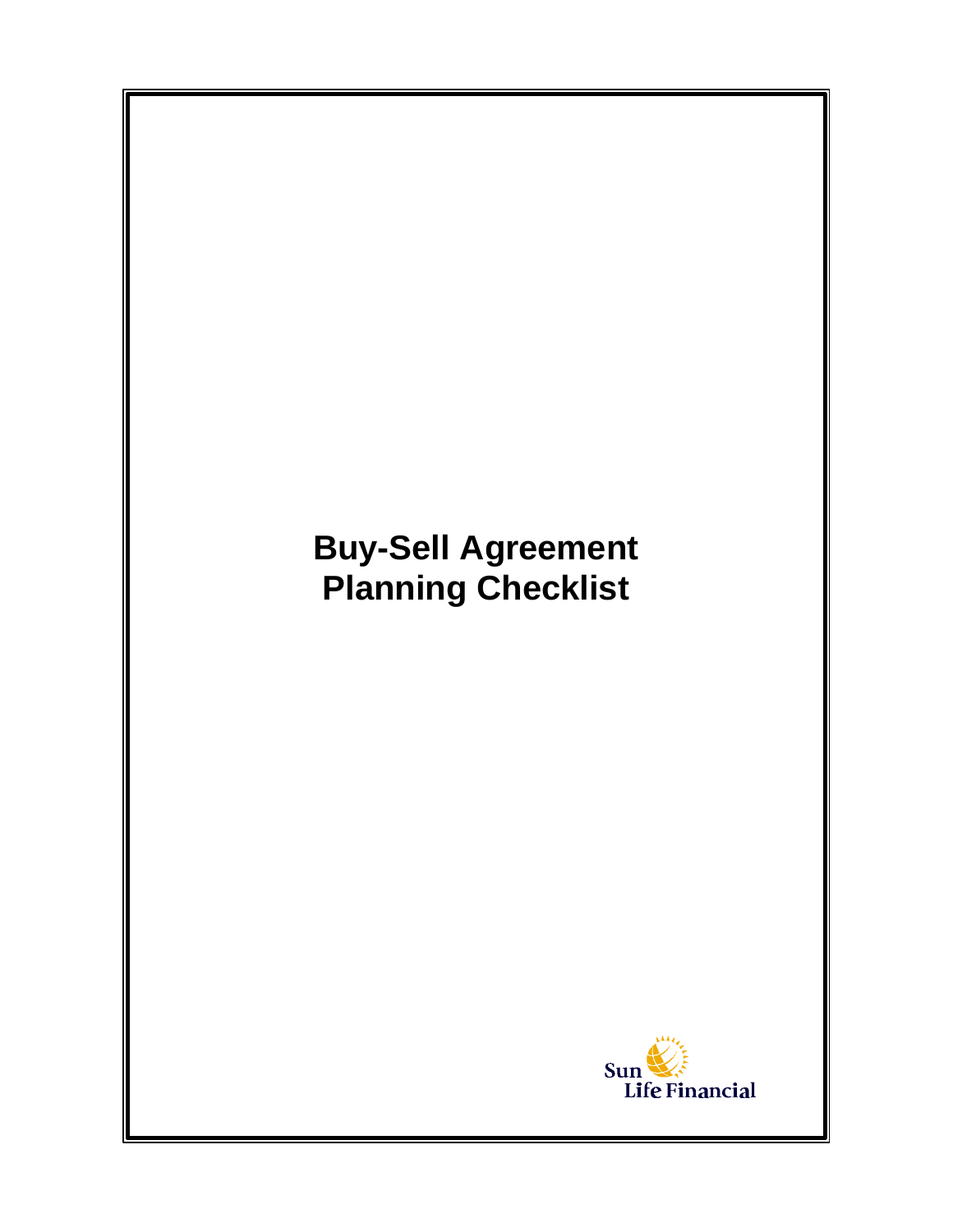# **The Buy-Sell Agreement<sup>1</sup>**

Whenever a corporation has more than one shareholder, it is commonly recommended that the shareholders enter into a buy-sell agreement to operate in the event of a shareholder's death, disability, retirement, or conflict with other shareholders or a number of other specific circumstances.

There are numerous objectives for such an agreement. The agreement can provide for a smooth transfer of the business interest, avoiding potential disputes about the need for the sale/purchase, the price and other terms of sale. Most importantly the buy-sell agreement creates a degree of liquidity for the normally illiquid shares of a private corporation.

Failure to facilitate this smooth transfer could jeopardize the financial well being of the departing shareholder and his/her family. It could also jeopardize the financial health or even the viability of the business.

By providing for a sale, the likelihood of a confrontation between the departing and remaining shareholders will be minimized. Employees, customers, suppliers and creditors will be reassured about the continuity of the business. Where appropriate funding has been mandated in the agreement, creditors will also be reassured about the financial health of the business and the remaining shareholders after the buy-out.

# **Unanimous Shareholder's Agreement**

The buy-sell agreement can be a separate document or part of a more comprehensive unanimous shareholder's agreement that governs banking, dividend and various other corporate policies. Recent Income Tax Act changes regarding share redemption and life insurance create the need to review whether the buy-sell agreement or amendments to the buy-sell agreement should be done outside of the remainder of the shareholder's agreement. It is recommended that an experienced tax and legal advisor be consulted in the drafting of such agreements.

# **This Checklist**

This checklist offers a number of issues to consider in the development of a thorough buy-sell agreement. However, it does not in any way reduce the need to review these matters with competent legal and other advisors or to have the buy-sell agreement developed by a competent legal practitioner.

l <sup>1</sup> **This document is for discussion purposes only and in no way binds those named parties to an agreement. The buy-sell agreement must be prepared by independent legal counsel of the parties involved.**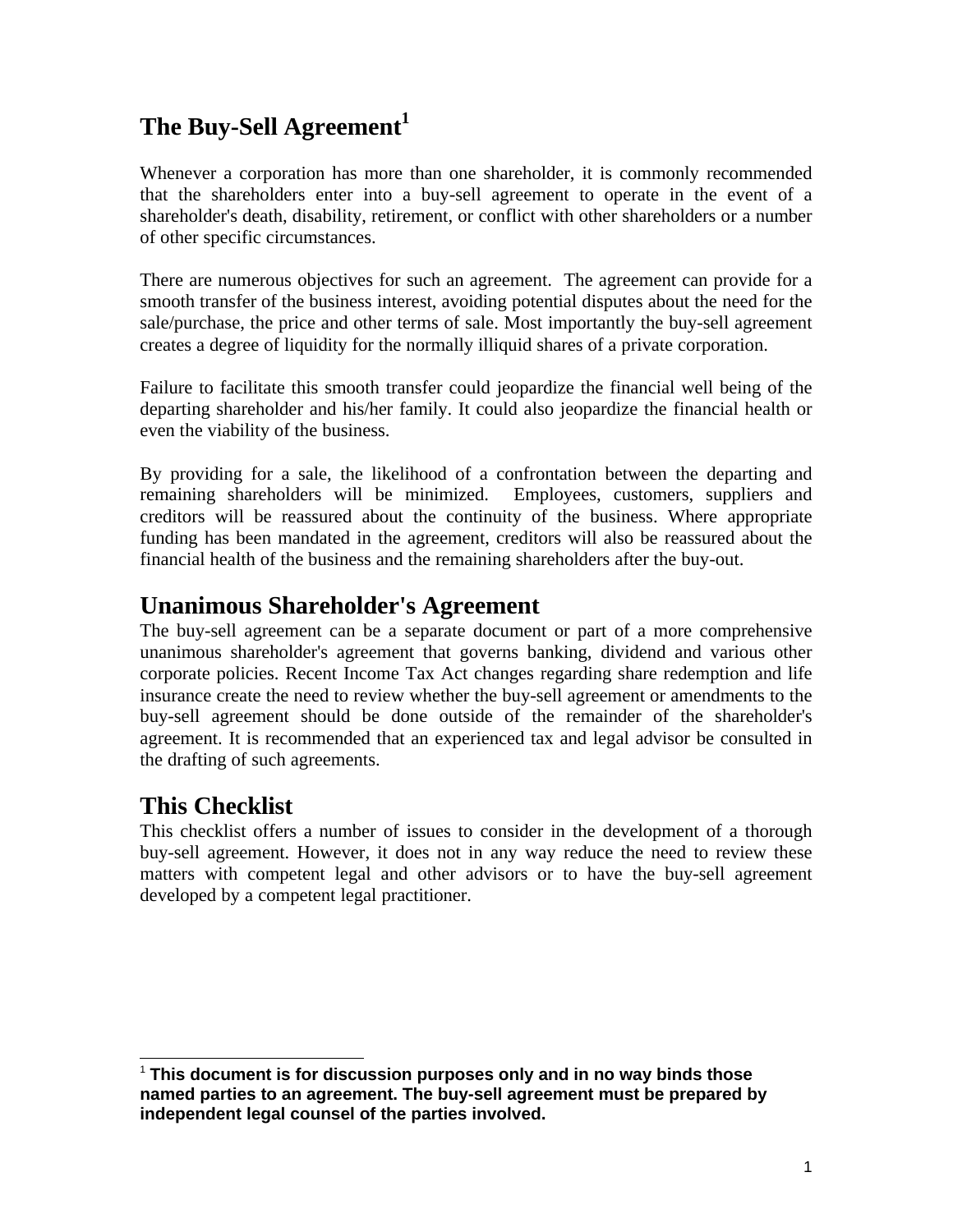# **Table of Contents**

| WHAT SHARES ARE REMAINING SHAREHOLDERS REQUIRED TO PURCHASE? 7   |
|------------------------------------------------------------------|
| WHAT PROPORTION OF SHARES WILL OTHER SHAREHOLDERS PURCHASE? 7    |
| WHAT CONDITIONS ALLOW FOR THE SALE TO AN OUTSIDE PURCHASER?  8   |
| WHAT SALES ARRANGEMENT WILL BE USED FOR EACH TRIGGERING EVENT? 8 |
|                                                                  |
|                                                                  |
|                                                                  |
|                                                                  |
|                                                                  |
|                                                                  |
|                                                                  |
|                                                                  |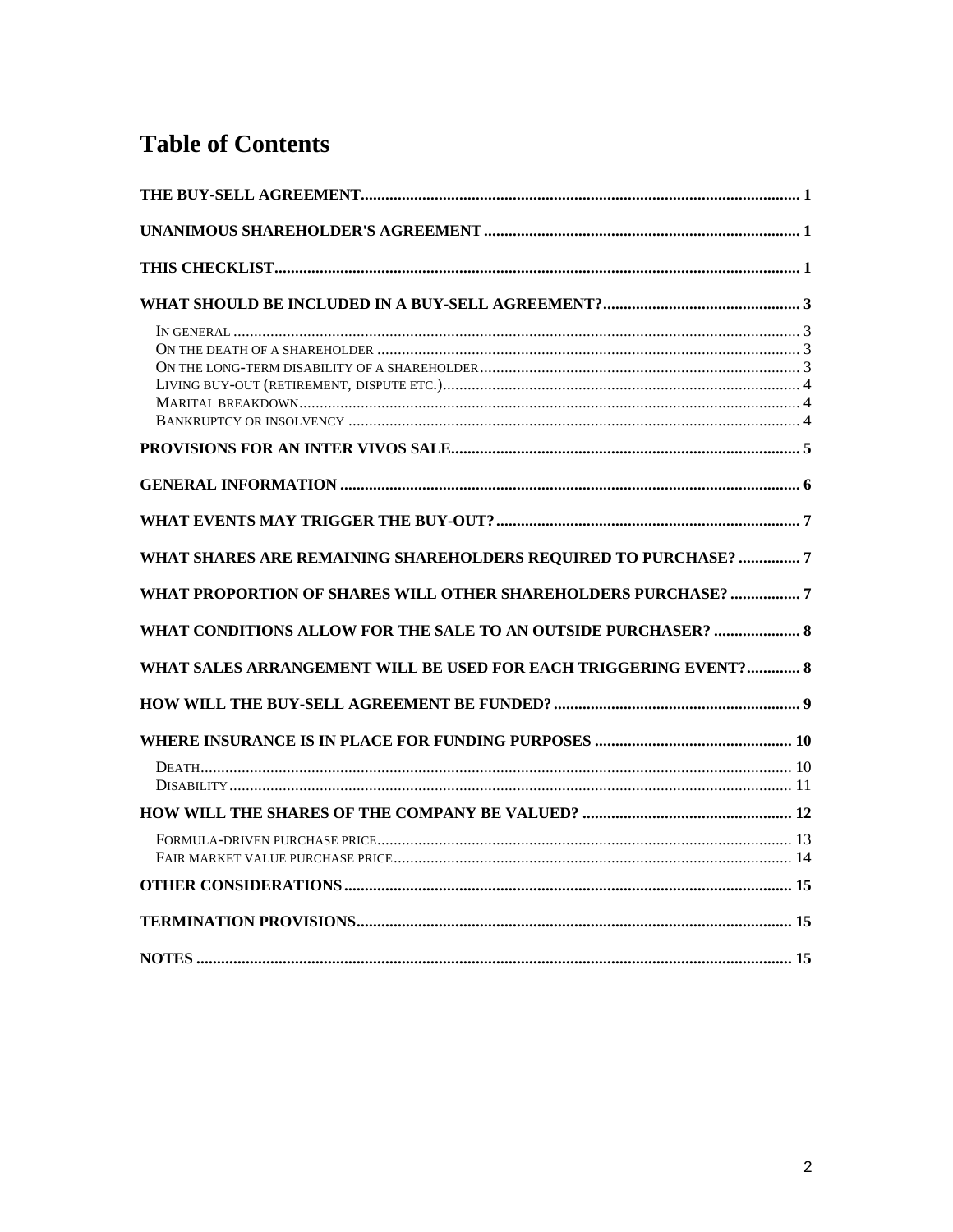# **What Should be Included in a Buy-Sell Agreement?**

### **In general**

In general, regardless of the triggering event, certain elements should be considered for inclusion:

- **A specific definition of the triggering event**. For example, where disability is the triggering event, a clear, verifiable definition of disability, often coordinated with the definition used in the insurance purchased to fund the buy-out, may be advisable.
- A dollar value or a clear, verifiable **valuation method** arbitrated by a pre-determined third party if necessary.
- A clear definition of the **manner in which the purchase will be financed**. Where financial contracts such as life or disability insurance are to be utilized, the requirement to purchase these contracts and a reference to contract numbers or similar information should be included.

## **On the death of a shareholder**

Among the things to consider in the event of the death of a shareholder are the following:

- The beneficiaries of the deceased shareholder may not want to become actively involved in the business.
- The beneficiaries of the deceased are entitled to the fair market value equivalent of the deceased's interest in the business.
- The surviving shareholders may not want the beneficiaries to be actively involved in the business.
- The surviving shareholders may need a source of funds with which to purchase the deceased shareholder's interest.
- The sale of the business interest may create taxes and other expenses for the estate of the deceased shareholder.
- Additional capital may be required to replace lost cash flows, or to train or hire a replacement, if the deceased shareholder was key to the business.

## **On the long-term disability of a shareholder**

Among the things to consider in the event of the long term disability or critical illness of a shareholder are the following:

- The disabled shareholder may no longer be able to make a contribution to the business. The other shareholders may want to purchase his or her interest.
- The disabled shareholder may want to exit the business and realize the full market value for his business interest.
- The other shareholders may need a source of liquidity to purchase the disabled business owner's interest.
- Additional capital may be required to replace lost cash flows, or to train or hire a replacement if the disabled shareholder was key to the business.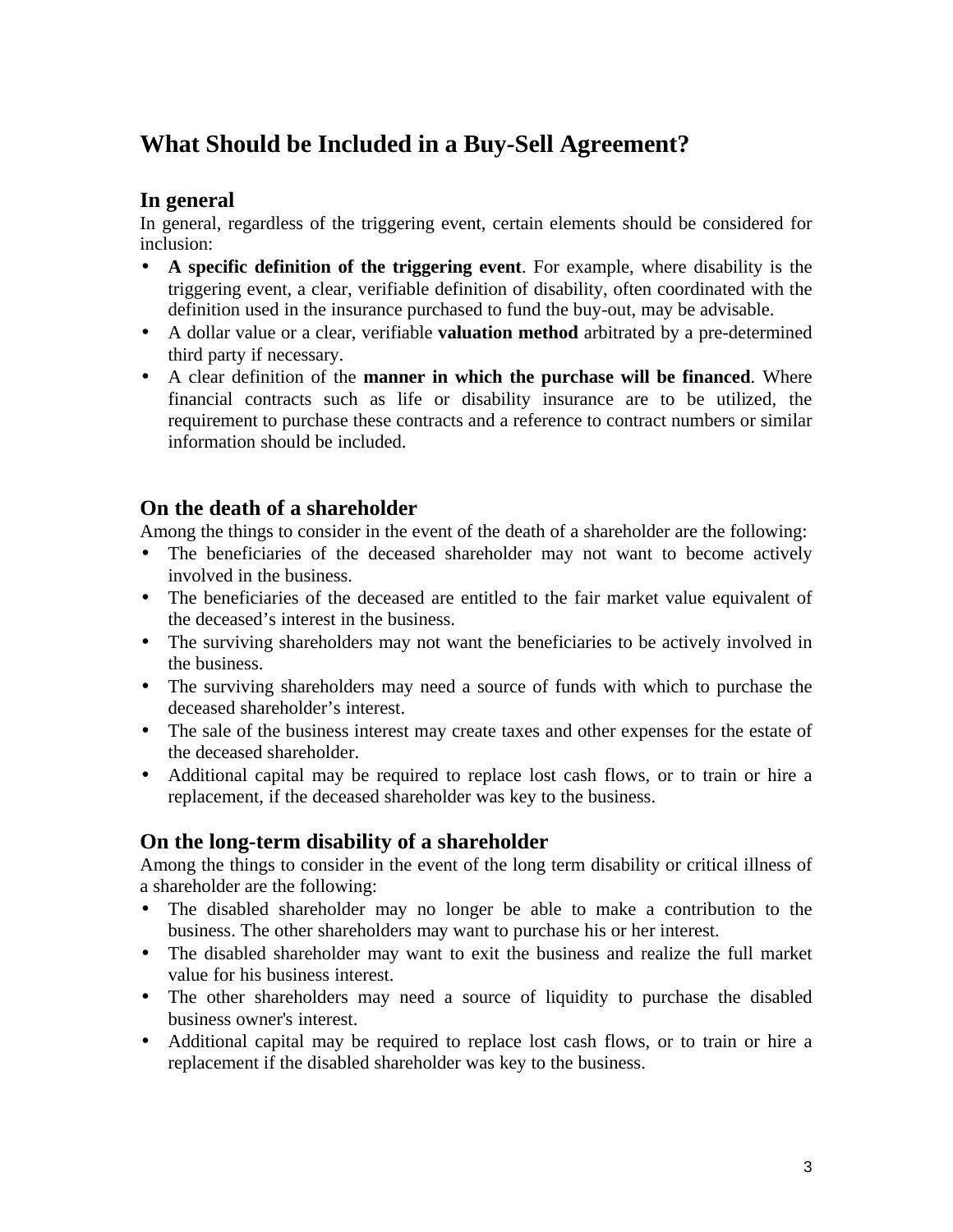### **Living buy-out (retirement, dispute etc.)**

Among the things to consider in the event of the departure of a shareholder due to retirement, dispute or similar reasons are the following:

- In situations where the shareholder(s) are contemplating succession amongst themselves or an involved family member, there should be provisions to allow for a smooth transfer of ownership.
- The terms of the transaction and the appropriate approvals of the other shareholders should be stated.

## **Marital breakdown**

Among the things to consider in the event of the marital breakdown of a shareholder are the following:

- The business interest is an asset that may be subject to division of property regimes under provincial matrimonial law.
- In some circumstances, the particular shareholder may be required to provide an amount equal to a portion of his/her business interest or even of the actual business interest itself to his/her former spouse.
- The end result may be the addition of the former spouse as a shareholder or the imposition of a significant debt upon the shareholder because of the division of assets. In either case, the expectations of this shareholder or former spouse with respect to dividend policy or other business policies may no longer align with those of the other shareholders.
- Provisions can be added to the buy-sell agreement to give the remaining shareholders the entitlement to buy out the shareholder undergoing division of property and/or that shareholder's spouse, should shares in the business be awarded to that person under terms of the division of assets.

## **Bankruptcy or insolvency**

Among the things to consider in the event of the insolvency of a shareholder are the following:

- Will creditors (the new shareholders) have the right to seize or otherwise encumber the shares of a shareholder in the event of that shareholder's insolvency? If so, the creditor becomes the shareholder and is afforded all the same rights.
- The creditors may be entitled to sell the shares in the open market without prior approval of the other shareholders.
- The creditors may force a liquidating dividend in order to satisfy claims. Other shareholders may be powerless to prevent liquidation.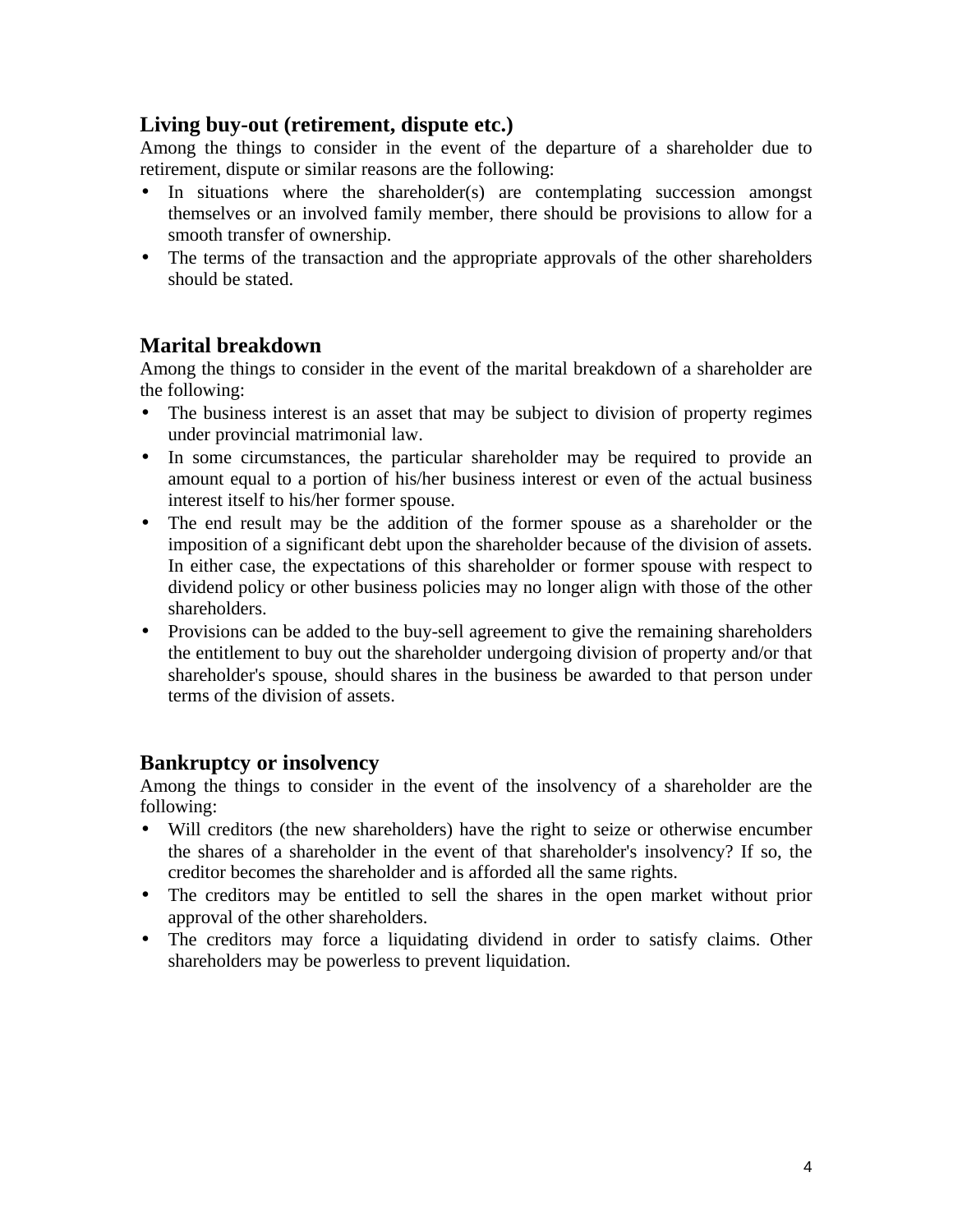# **Provisions for an inter vivos sale**

The following is a general list of factors that should be considered when planning for the sale of shares of a business<sup>2</sup>.

- 1. Shareholder loans Loans to the company held by the selling shareholder should be settled prior to the sale closing.
- 2. Guarantees The vendor should be released from any guarantees of obligations of the company.
- 3. Share certificates The share certificates should be endorsed in blank for transfer and held by an escrow agent pending full payment of the purchase price.
- 4. Payment schedule A payment schedule should be created specifying the timing of payments, and should include provisions for prepayment and extensions.
- 5. Security The balance of the purchase price may be secured. A promissory note, a pledge of the shares, or a mortgage are typical forms of security.
- 6. Tax indemnification The vendor may agree to indemnify the purchasers in respect of any additional tax liability which may arise as a result of a reassessment of the company by Canada Customs and Revenue Agency, C.C.R.A. (formerly Revenue Canada) or any other tax authority for a fiscal period during which the vendor was a shareholder.
- 7. Resignation The vendor may be required to resign as an officer, employee and director of the corporation.
- 8. Restrictive covenant A restrictive covenant may be prudent to ensure that the vendor does not compete against the business being sold in the same market or geographical location.

 2 Shareholder Agreements – A Tax and Legal Guide, Jack Bernstein, CCH Canadian Limited, 1988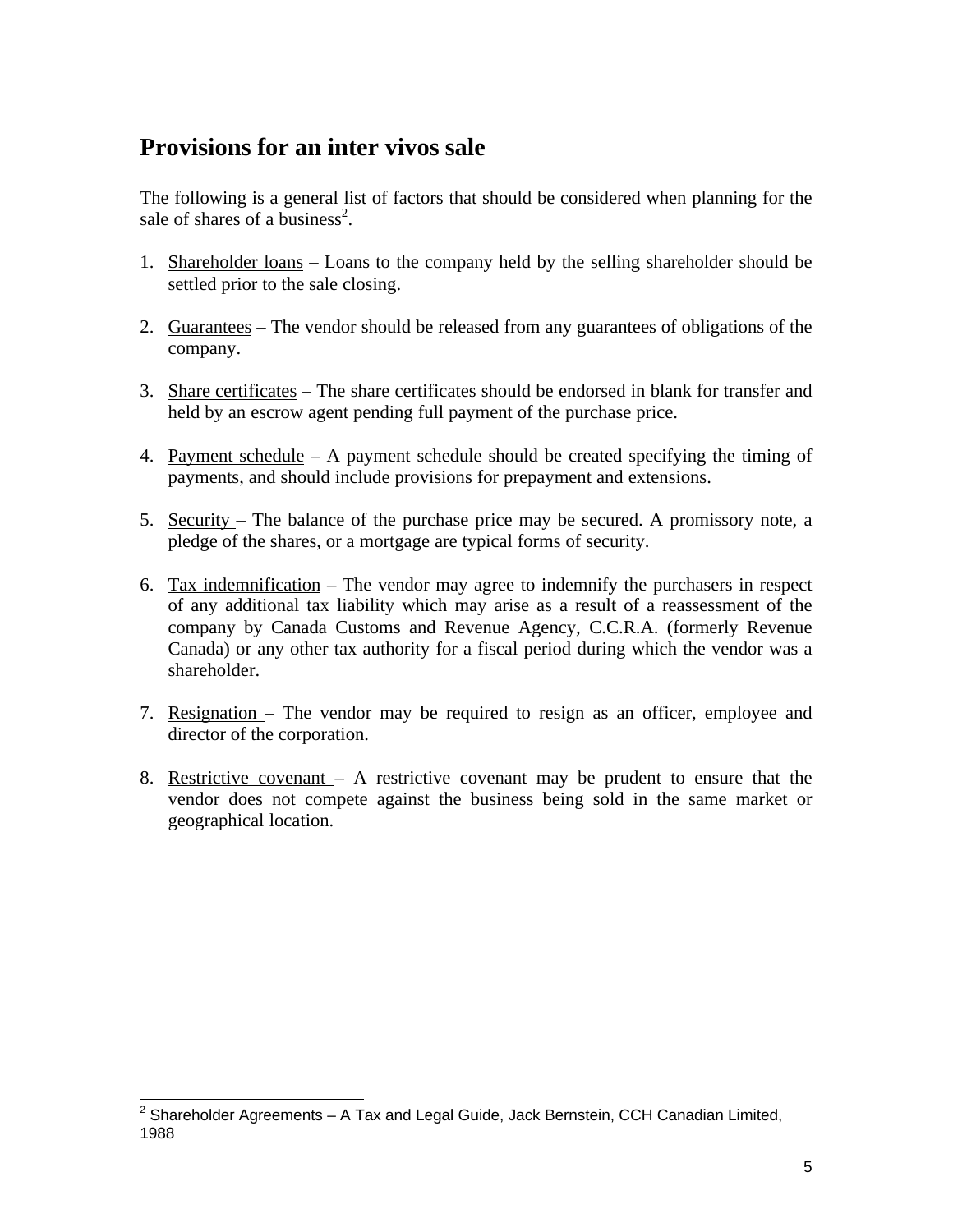# **General Information**

**Legal name of Business Incorporation date** 

Doing business as

## **Ownership**

#### **Class**

| Shareholder's | $\%$ | Director | Officer | Held in Trust | Voting | Party<br>the<br>to |
|---------------|------|----------|---------|---------------|--------|--------------------|
| name          |      | (y/n)    | (y/n)   | (y/n)         | (y/n)  | agreement $(y/n)$  |
|               |      |          |         |               |        |                    |
|               |      |          |         |               |        |                    |
|               |      |          |         |               |        |                    |
|               |      |          |         |               |        |                    |
|               |      |          |         |               |        |                    |
|               |      |          |         |               |        |                    |

#### **Class**

| -----         |      |          |         |               |        |                    |
|---------------|------|----------|---------|---------------|--------|--------------------|
| Shareholder's | $\%$ | Director | Officer | Held in Trust | Voting | the<br>Party<br>to |
| name          |      | (y/n)    | (y/n)   | (y/n)         | (y/n)  | agreement $(y/n)$  |
|               |      |          |         |               |        |                    |
|               |      |          |         |               |        |                    |
|               |      |          |         |               |        |                    |
|               |      |          |         |               |        |                    |
|               |      |          |         |               |        |                    |
|               |      |          |         |               |        |                    |

#### **Class**

| Shareholder's | $\%$ | Director | Officer | Held in Trust | Voting | Party<br>the<br>to |
|---------------|------|----------|---------|---------------|--------|--------------------|
| name          |      | (y/n)    | (y/n)   | (y/n)         | (y/n)  | agreement $(y/n)$  |
|               |      |          |         |               |        |                    |
|               |      |          |         |               |        |                    |
|               |      |          |         |               |        |                    |
|               |      |          |         |               |        |                    |
|               |      |          |         |               |        |                    |
|               |      |          |         |               |        |                    |

\_\_\_

### **Notes:**

 $\overline{a}$  $\overline{a}$  $\overline{a}$  $\overline{a}$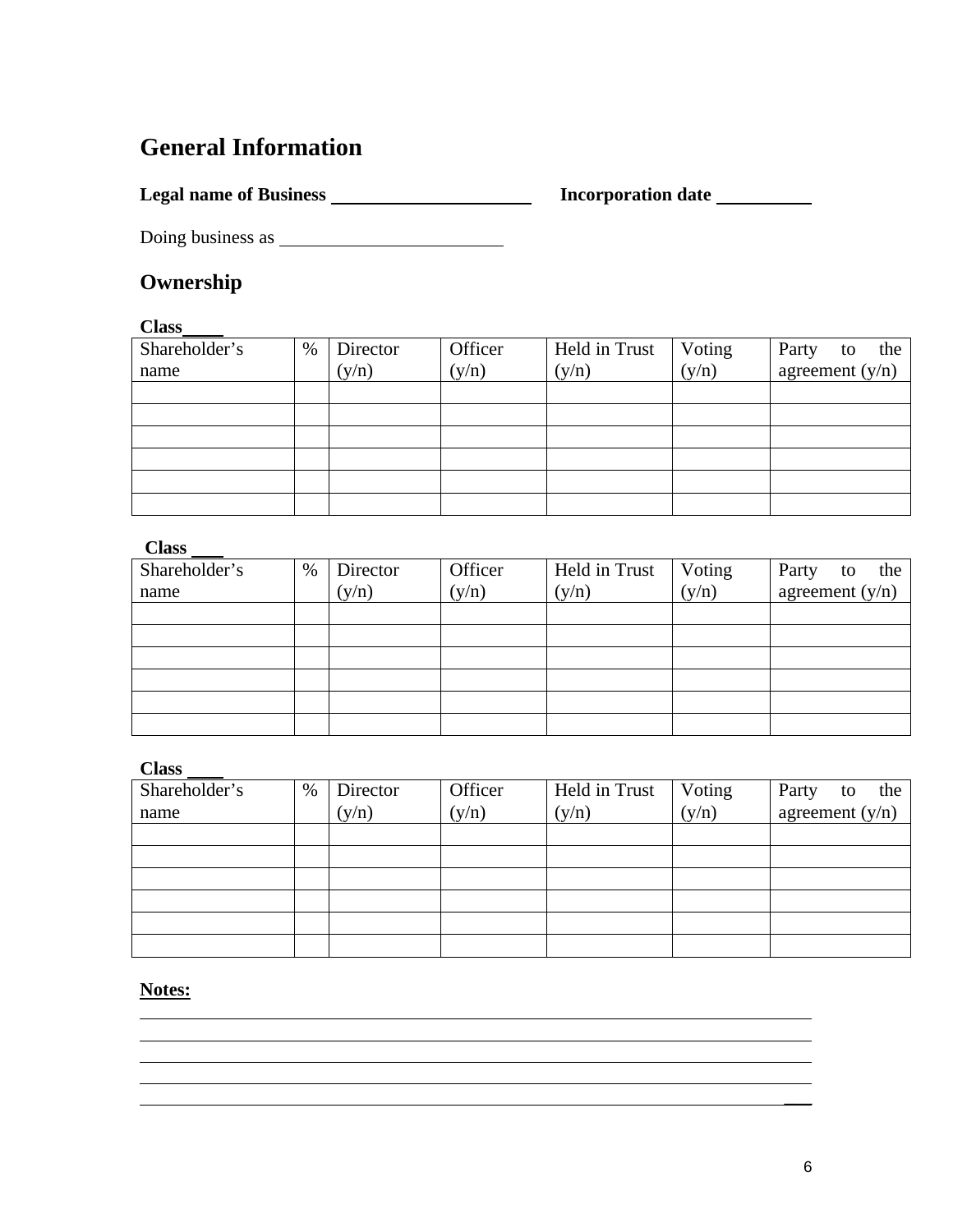Are there any related or affiliated businesses/companies?

Are there any existing share transfer restrictions in the company's articles, bylaws or other agreements?\_\_\_\_\_\_\_\_\_\_\_\_\_\_\_\_\_\_\_\_\_\_\_\_\_\_\_\_\_\_\_\_\_\_\_\_\_\_\_\_\_\_\_\_\_\_\_\_\_\_\_

<u> 1989 - Johann Barn, mars ann an t-Amhain Aonaich an t-Aonaich an t-Aonaich ann an t-Aonaich ann an t-Aonaich</u>

## **What events may trigger the buy-out?**

|                               | Yes |  |
|-------------------------------|-----|--|
| Death of the shareholder      |     |  |
| Long-term disability          |     |  |
| Retirement from the business  |     |  |
| Marital breakdown             |     |  |
| Resignation                   |     |  |
| Termination                   |     |  |
| Bankruptcy of the shareholder |     |  |
| Desire to sell                |     |  |

# **What shares are remaining shareholders required to purchase?**

|                      | Class(es) | Yes | Nο |
|----------------------|-----------|-----|----|
| All shares owned     |           |     |    |
| Shares of a specific |           |     |    |
| class(es)            |           |     |    |
|                      |           |     |    |
| Otherwise (specify)  |           |     |    |
|                      |           |     |    |

# **What proportion of shares will other shareholders purchase?**

**(Where other shareholders purchase)**

|                     | Yes |  |
|---------------------|-----|--|
| Pro rata            |     |  |
| Otherwise (specify) |     |  |
|                     |     |  |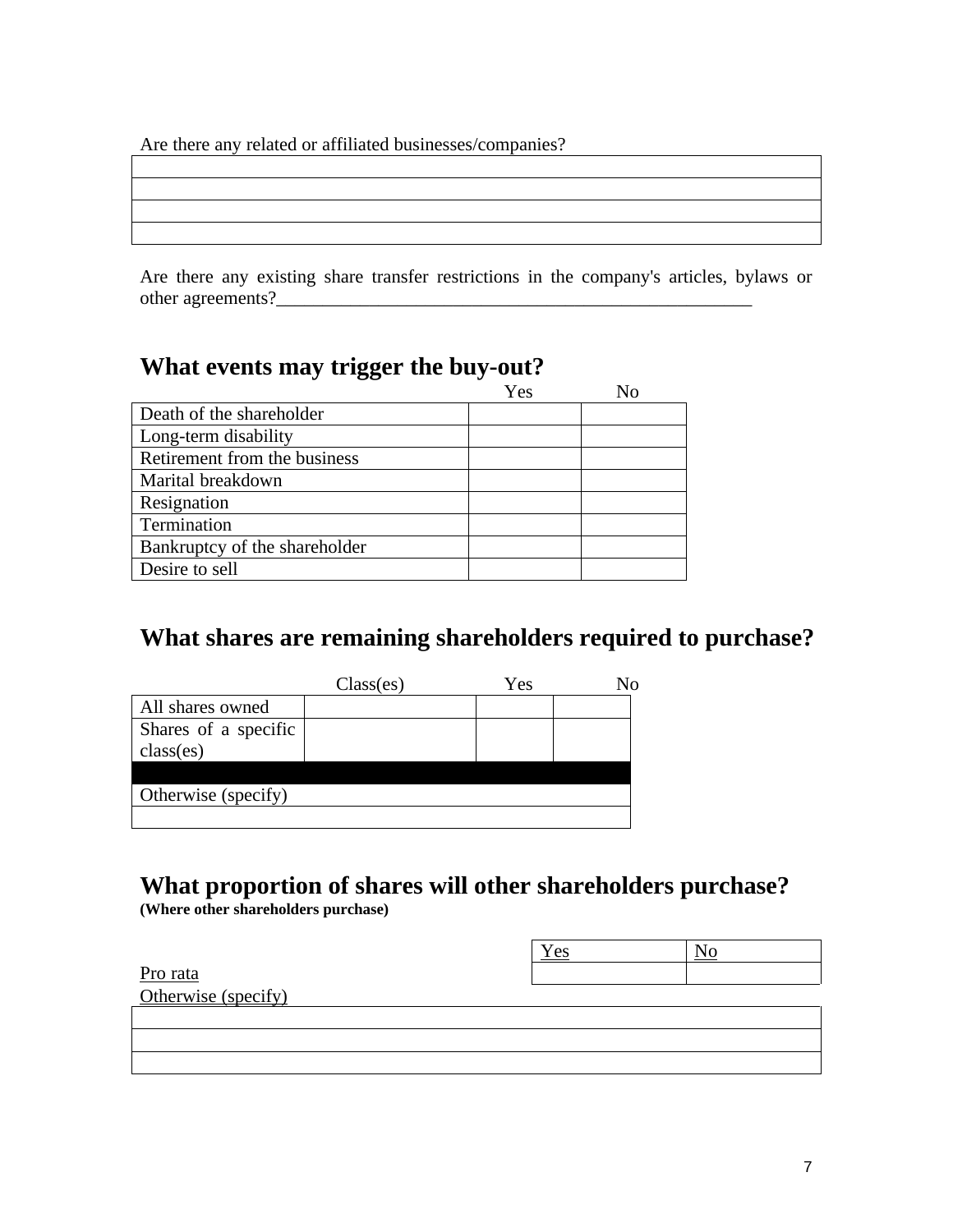# **What conditions allow for the sale to an outside purchaser?**

|                                 | Yes/No | <b>Percent Required</b> |
|---------------------------------|--------|-------------------------|
| Unanimous shareholder agreement |        |                         |
| Majority shareholder election   |        |                         |
| Seller's approval               |        |                         |
| Other (state)                   |        |                         |
|                                 |        |                         |

# **What sales arrangement will be used for each triggering event?**

| Event                         | <b>Shotgun</b> | <b>Mandatory</b> | <b>Right of</b><br><b>First</b> | <b>Optional</b><br>(Put-Call) |
|-------------------------------|----------------|------------------|---------------------------------|-------------------------------|
|                               |                |                  | <b>Refusal</b>                  |                               |
| Death of the shareholder      |                |                  |                                 |                               |
| Long-term disability          |                |                  |                                 |                               |
| Retirement from the business  |                |                  |                                 |                               |
| Marital breakdown             |                |                  |                                 |                               |
| Resignation                   |                |                  |                                 |                               |
| Termination                   |                |                  |                                 |                               |
| Bankruptcy of the shareholder |                |                  |                                 |                               |
| Desire to sell                |                |                  |                                 |                               |

 $\overline{\phantom{a}}$  , and the contribution of the contribution of the contribution of the contribution of the contribution of the contribution of the contribution of the contribution of the contribution of the contribution of the \_\_\_\_\_\_\_\_\_\_\_\_\_\_\_\_\_\_\_\_\_\_\_\_\_\_\_\_\_\_\_\_\_\_\_\_\_\_\_\_\_\_\_\_\_\_\_\_\_\_\_\_\_\_\_\_\_\_\_\_\_\_\_\_\_\_\_\_\_\_\_\_  $\overline{\phantom{a}}$  , and the contribution of the contribution of the contribution of the contribution of the contribution of  $\overline{\phantom{a}}$ 

Does the sales arrangement for any event differ by shareholder? \_\_\_\_\_\_\_\_\_\_\_\_\_\_\_\_\_\_\_\_ If so, specify  $\Box$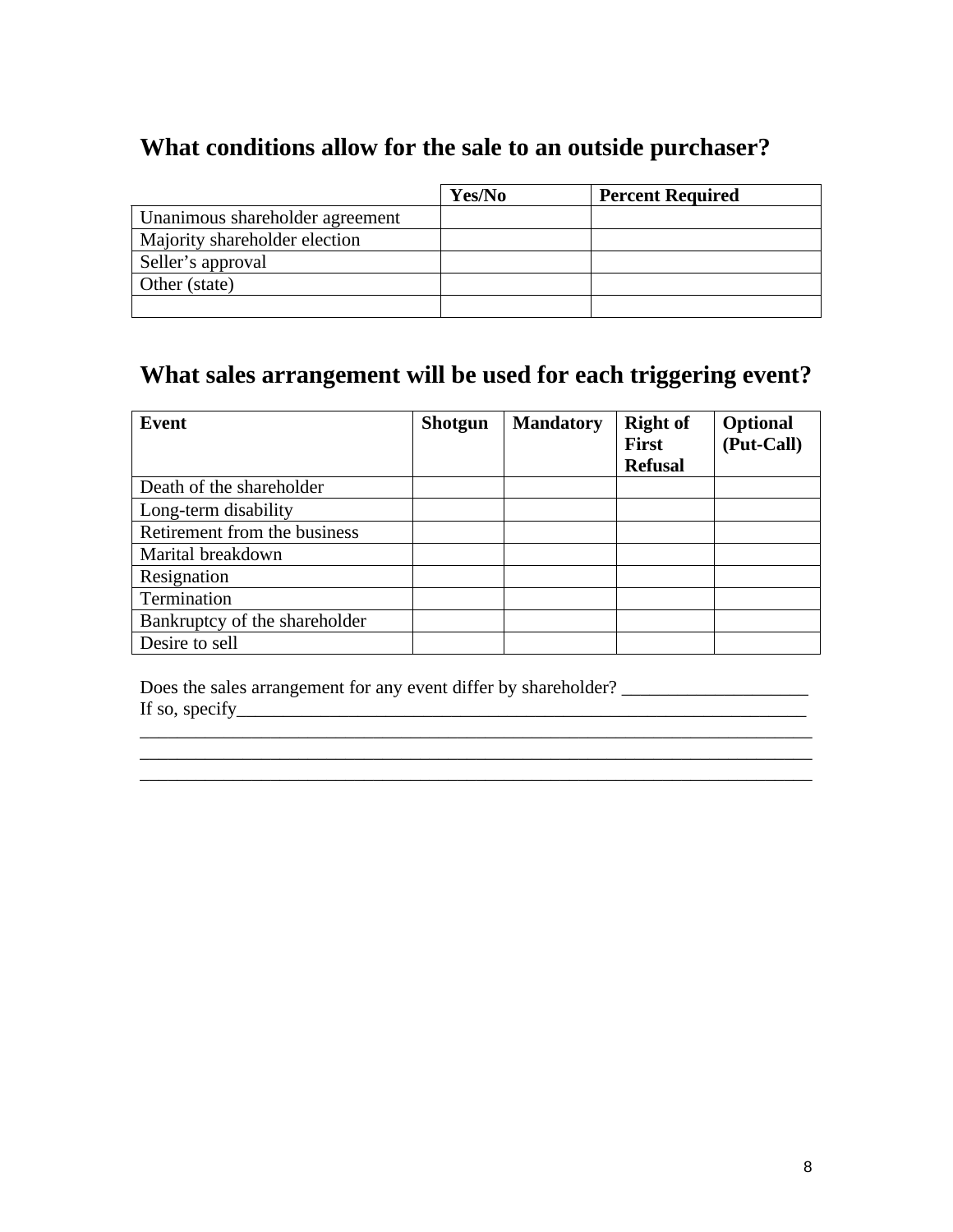# **How will the buy-sell agreement be funded?**

What assurances do shareholders have that purchasing shareholders have the liquidity available to purchase their business interests at fair market value, or the agreed upon price?

| Event                         | <b>Insurance</b> | Cash | <b>Purchaser</b> | <b>Vendor</b>  |
|-------------------------------|------------------|------|------------------|----------------|
|                               |                  |      | <b>Finance</b>   | <b>Finance</b> |
| Death of the shareholder      |                  |      |                  |                |
| Long-term disability          |                  |      |                  |                |
| Retirement from the business  |                  |      |                  |                |
| Marital breakdown             |                  |      |                  |                |
| Resignation                   |                  |      |                  |                |
| Termination                   |                  |      |                  |                |
| Bankruptcy of the shareholder |                  |      |                  |                |
| Desire to sell                |                  |      |                  |                |

In the event of vendor finance:

| <b>Repayment terms</b> |  |
|------------------------|--|
| Interest rate          |  |
| Security               |  |

In the event of cash purchase, consider the:

- pattern of savings required to create the capital needed
- financial vehicle in which to invest these savings
- the availability of redundant assets, in the case of corporate share redemption

\_\_\_\_\_\_\_\_\_\_\_\_\_\_\_\_\_\_\_\_\_\_\_\_\_\_\_\_\_\_\_\_\_\_\_\_\_\_\_\_\_\_\_\_\_\_\_\_\_\_\_\_\_\_\_\_\_\_\_\_\_\_\_\_\_\_\_\_\_\_\_\_\_\_  $\_$  ,  $\_$  ,  $\_$  ,  $\_$  ,  $\_$  ,  $\_$  ,  $\_$  ,  $\_$  ,  $\_$  ,  $\_$  ,  $\_$  ,  $\_$  ,  $\_$  ,  $\_$  ,  $\_$  ,  $\_$  ,  $\_$  ,  $\_$  ,  $\_$  ,  $\_$  ,  $\_$  ,  $\_$  ,  $\_$  ,  $\_$  ,  $\_$  ,  $\_$  ,  $\_$  ,  $\_$  ,  $\_$  ,  $\_$  ,  $\_$  ,  $\_$  ,  $\_$  ,  $\_$  ,  $\_$  ,  $\_$  ,  $\_$  ,

\_\_\_\_\_\_\_\_\_\_\_\_\_\_\_\_\_\_\_\_\_\_\_\_\_\_\_\_\_\_\_\_\_\_\_\_\_\_\_\_\_\_\_\_\_\_\_\_\_\_\_\_\_\_\_\_\_\_\_\_\_\_\_\_\_\_\_\_\_\_\_\_\_\_ \_\_\_\_\_\_\_\_\_\_\_\_\_\_\_\_\_\_\_\_\_\_\_\_\_\_\_\_\_\_\_\_\_\_\_\_\_\_\_\_\_\_\_\_\_\_\_\_\_\_\_\_\_\_\_\_\_\_\_\_\_\_\_\_\_\_\_\_\_\_\_\_\_\_

## **Evaluating alternative strategies for funding**

It's recommended that the business owner and his/her financial advisors review the quantitative and qualitative aspects of the above alternatives as well as any others not mentioned. The strategy adopted may vary with the business owner's situation and objectives.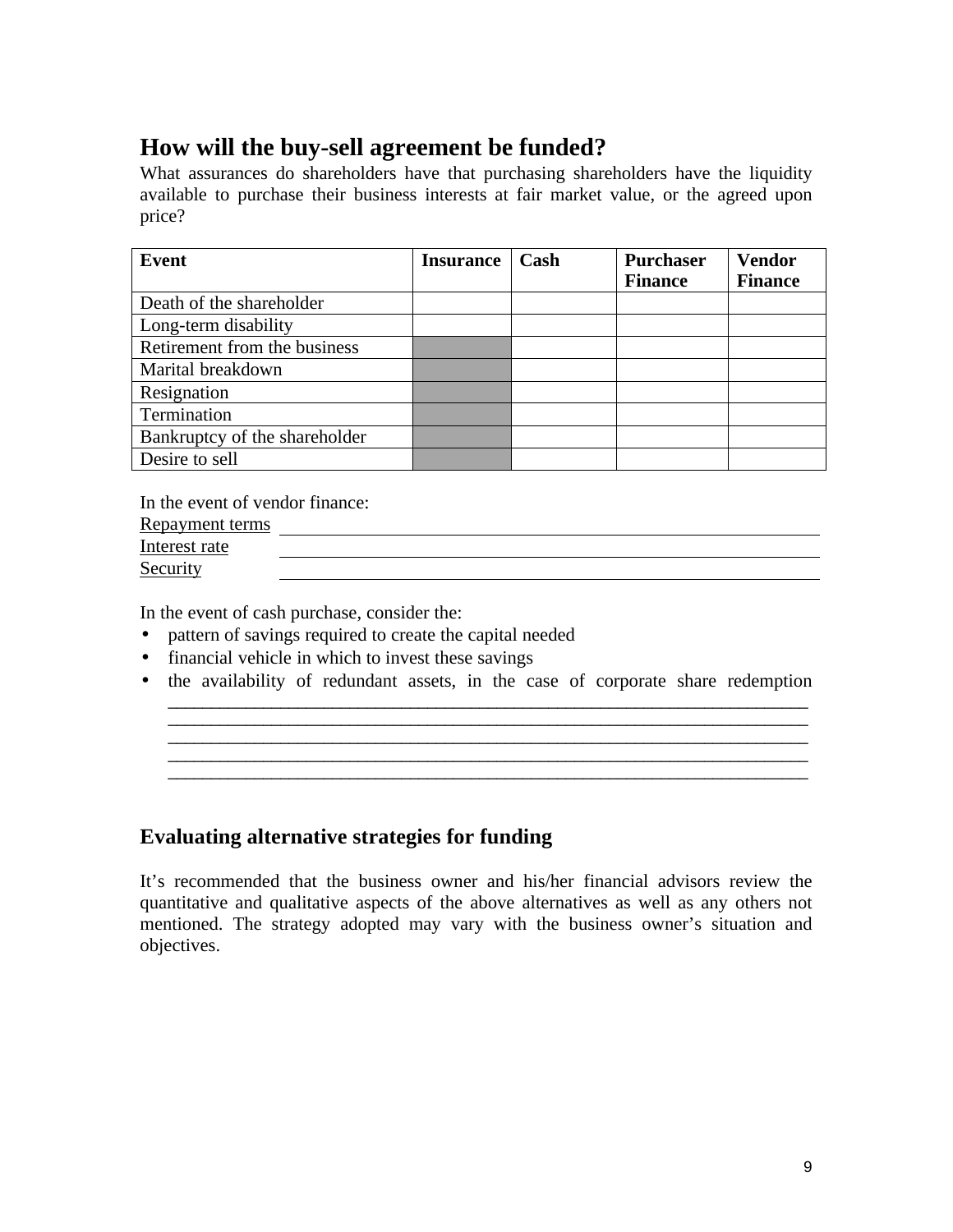# **Where insurance is in place for funding purposes**

## **Death**

Cross purchase:

- Personally owned insurance
- Trusteed ownership of policies
	- Identity of trustee:
- Corporate owned policies

Share repurchase or combination (hybrid):

- Target corporation-owned policies
- Holding company-owned policies
- Other

How will excess insurance proceeds be treated?

- Excess remains with the beneficiary
- Excess increases the purchase price
- Other\_\_\_\_\_\_\_\_\_\_\_\_\_\_\_\_\_\_\_\_\_\_\_

| How will a deficiency be satisfied where the life insurance $\gamma$ Yes |  |
|--------------------------------------------------------------------------|--|
| proceeds are less than the sale price?                                   |  |

- Cash
- Purchase finance
- Vendor finance
	- Terms of repayment
	- Interest rate
	- Security

|                                                             | Yes | No |
|-------------------------------------------------------------|-----|----|
| Will surviving owners have the right to purchase any policy |     |    |
| on their own life? (For individually owned policies)        |     |    |
| Purchase price                                              |     |    |

Will a departing owner have the right to purchase any policy on their own life?

| Yes | Vо |
|-----|----|
|     |    |
|     |    |

Τ

**Yes No** 

| Yes | N <sub>0</sub> |
|-----|----------------|
|     |                |
|     |                |

Purchase price \_\_\_\_\_\_\_\_\_\_\_\_\_\_\_\_\_\_\_\_\_\_\_\_\_\_\_\_\_\_\_\_\_\_\_\_\_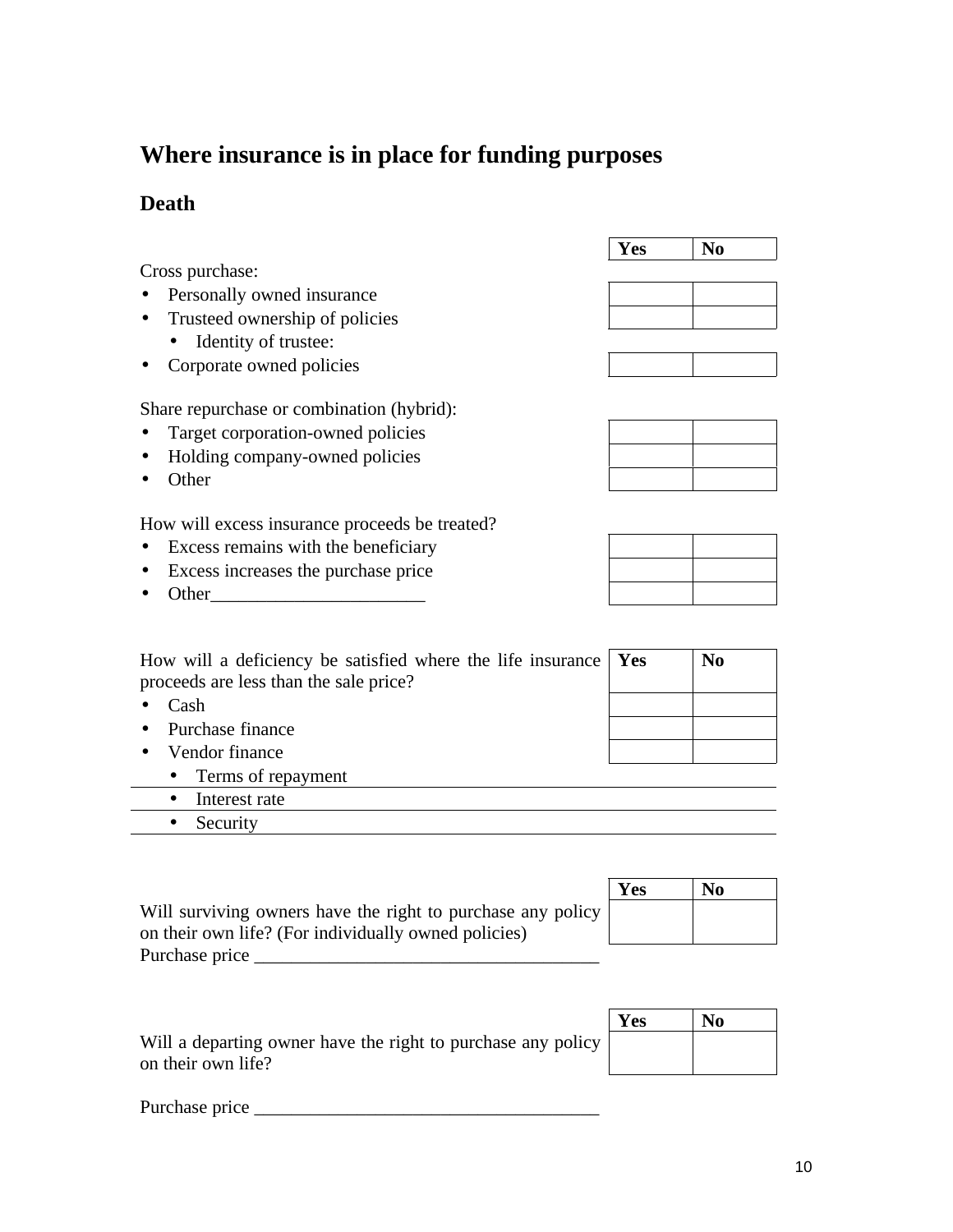# **Disability**

| How will disability be defined?                                                    | Yes | No |
|------------------------------------------------------------------------------------|-----|----|
| According to the terms of the insurance contract<br>purchased to fund the buy-out? |     |    |
| Other definition?                                                                  |     |    |
|                                                                                    |     |    |
|                                                                                    |     |    |
|                                                                                    |     |    |

| What duration of disability will be required before the buy-<br>sell will be triggered? | Yes | N <sub>0</sub> |
|-----------------------------------------------------------------------------------------|-----|----------------|
| 6 months<br>12 months                                                                   |     |                |
| 24 months                                                                               |     |                |
| Other                                                                                   |     |                |
|                                                                                         |     |                |
|                                                                                         |     |                |

Will remaining shareholders have the right to acquire from the disabled shareholder any interests in disability insurance policies on their lives?

| Yes | N <sub>o</sub> |
|-----|----------------|
|     |                |
|     |                |
|     |                |
|     |                |

- Optional
- Mandatory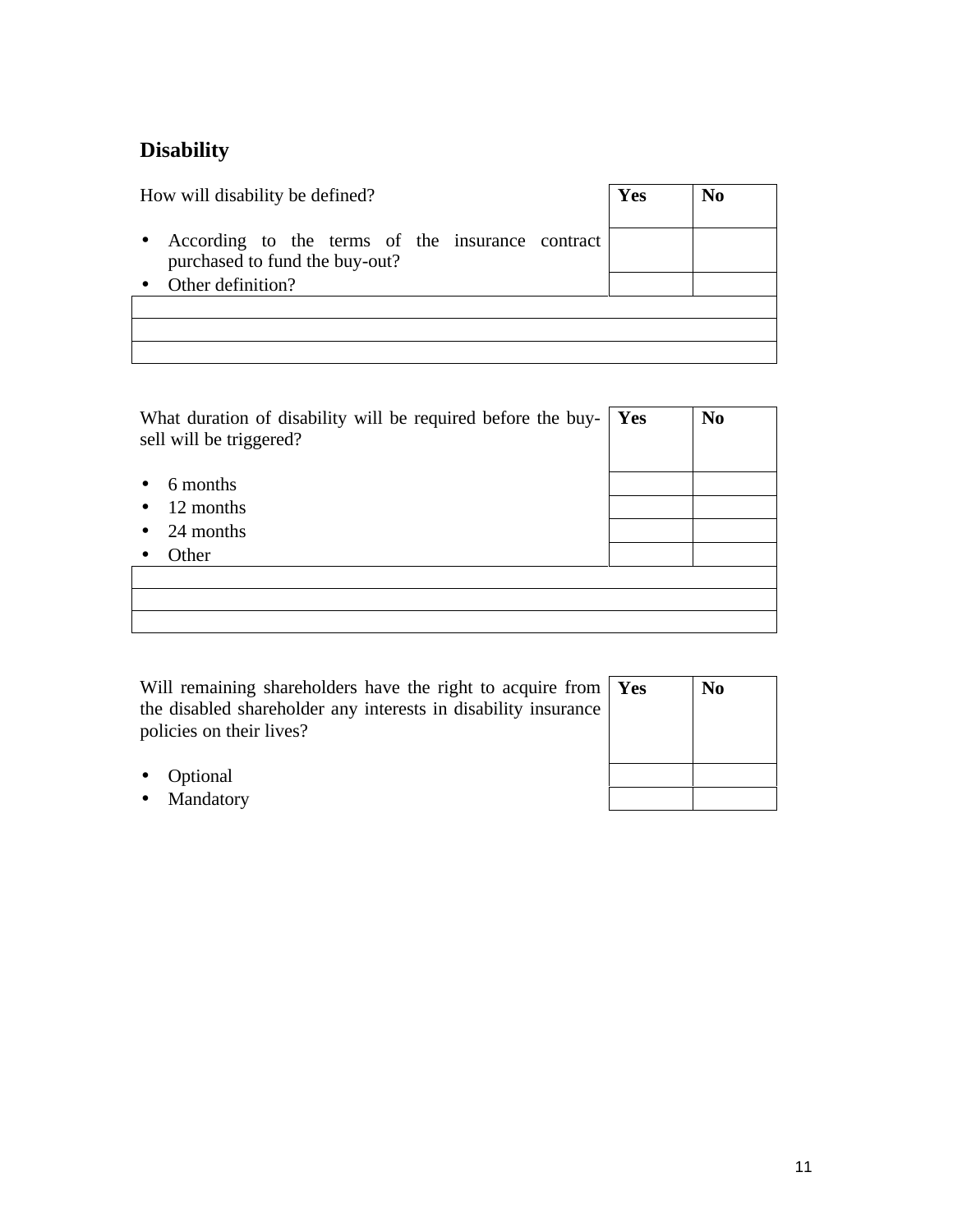# **How will the shares of the company be valued?**

| Event                         | Fair          | Pre-              | <b>By</b> |
|-------------------------------|---------------|-------------------|-----------|
|                               | <b>Market</b> | <b>Determined</b> | Formula   |
|                               | <b>Value</b>  | <b>Price</b>      |           |
| Death of the shareholder      |               |                   |           |
| Long-term disability          |               |                   |           |
| Retirement from the business  |               |                   |           |
| Marital breakdown             |               |                   |           |
| Resignation                   |               |                   |           |
| Termination                   |               |                   |           |
| Bankruptcy of the shareholder |               |                   |           |
| Desire to sell                |               |                   |           |

#### **Minority interests**

Will valuation be pro-rata or factor in minority interest discounts or control premiums?

#### **Life Insurance**

| Will the receipt of life insurance proceeds affect the value of the business interest for the |  |  |  |  |
|-----------------------------------------------------------------------------------------------|--|--|--|--|
| purposes of the buy-sell agreement? Yes $\Box$ No $\Box$                                      |  |  |  |  |

### **Periodic review of the buy-sell agreement**

|  |                      | If the price is pre-determined, does it properly reflect the value of the business? |  |
|--|----------------------|-------------------------------------------------------------------------------------|--|
|  | Yes $\Box$ No $\Box$ |                                                                                     |  |

The pre-determined price will be reviewed: (Please check one)

| Monthly                | Bi-annually (min. recommended) |  |
|------------------------|--------------------------------|--|
| Quarterly              | Tri-annually                   |  |
| Semi-annually          | Every five years               |  |
| Annually (recommended) | Other (specify)                |  |

In the event of a significant change to the operations of the business, such as selling a significant income-generating asset or a wind down and liquidating dividend, the buy-sell agreement should be updated immediately.

A pre-determined price valuation should default to a formula or valuation should the parties fail to update the valuation at the specified times.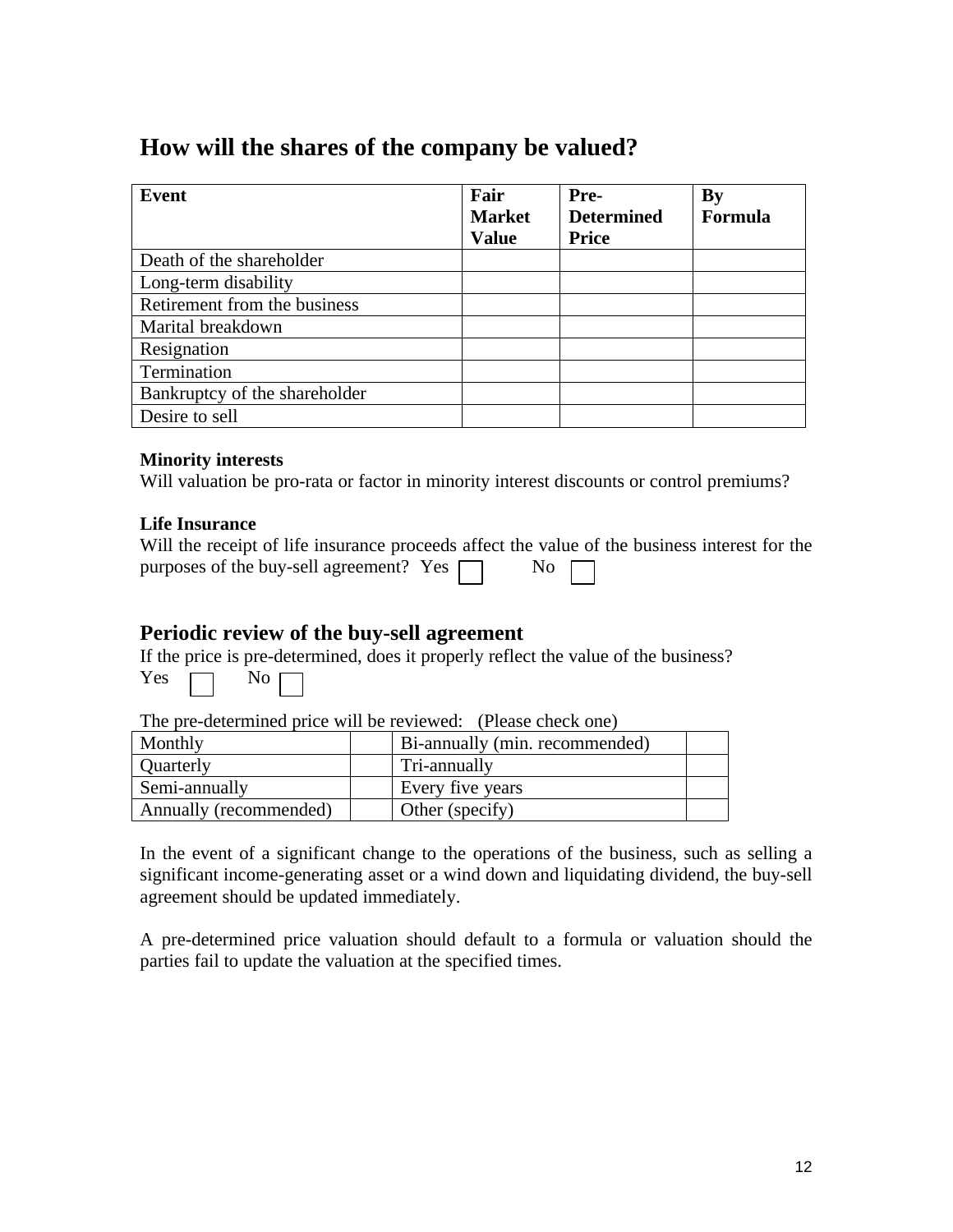## **Formula-driven purchase price**

#### **Factors to consider:**

- **Unanimous agreement of the shareholders required to determine or amend the purchase price formula**
	- There are many factors which could make the purchase price formula obsolete. A mechanism should be in place for its periodic review and modification based on shareholder approval.

### • **Approval of the majority of shareholders**

• Does modification of the purchase price formula require a simple majority, a specified percentage of votes, or unanimous shareholder approval? This requirement should be specified in writing in the shareholders' or buy-sell agreement.

### • **Accepted industry practices**

• Each industry typically has a set of generally accepted practices, whether formal or informal. One practice is generally a valuation or a "quick and dirty" method of determining what operating assets are worth at different levels of industry output. This may not be suitable for diversified business or one which holds assets not involved in operations.

### • **Standard valuation practices**

• Valuing a business on a multiple of adjusted average earnings, or on the value of its assets adjusted for fair market value changes are generally methods used by professional valuators. These methods are reasonable for use in the buy-sell agreement, depending on the nature of the company. Care should be taken in choosing a multiplier. Its best to seek the advice of a chartered business valuator in selecting a multiplier or in using these methods.

### • **Comparison to the value of comparable businesses and/or sale amounts of these entities**

• Independent, third-party buyers may ultimately use this method to assess the value of the business. It may not however be the most appropriate method to have in a buy-sell agreement. It may also be difficult to obtain current relevant information to match to company profile. This may present a problem, given the importance and urgency of accurate and objective information in a buy-out situation.

### • **Price for shares vs price for assets**

• Generally the sale is for shares in a multiple shareholder company. However, if it is contemplated that the company may be divided, a formula should be determined that values each operating segment separately, as well as the company as a whole.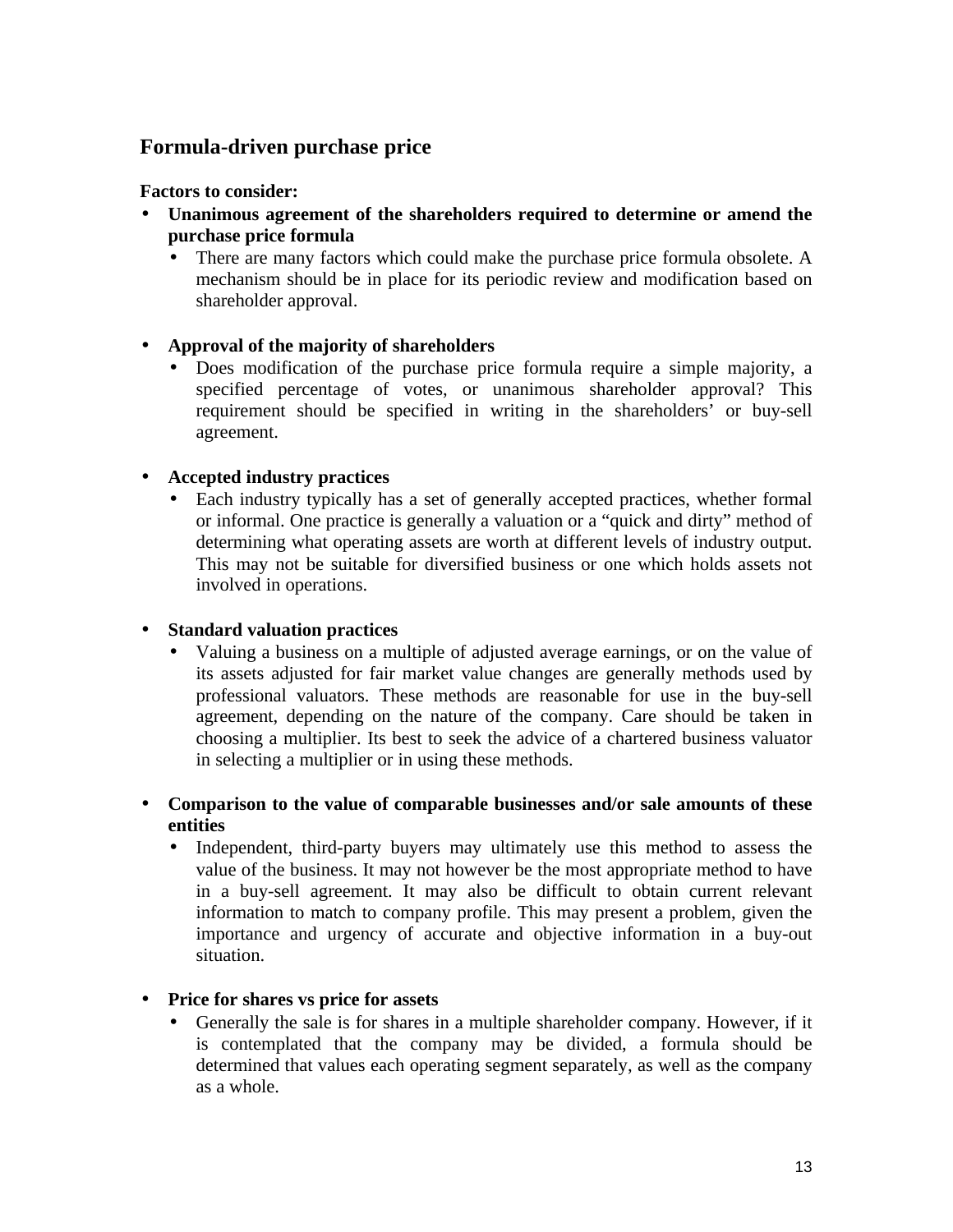## **Fair market value purchase price**

#### **Factors to consider:**

- Independent chartered business valuators, chartered accountants, or appraisers all do valuations. Someone with a "Chartered Business Valuator" designation should be considered.
- In assessing the value of a business, a number of quantitative and qualitative factors should be considered:

#### **Quantitative**

- The revenues of the business
- The assets used to earn income
- The value of redundant assets
- The net earnings adjusted for owner/manager compensation and unusual items over a number of years
- The return of investment generated by the business
- Growth in earnings
- Gross margins and profit margins
- Debt
- Recurring cash flows
- Discounts negotiated with suppliers

#### **Qualitative**

- Position in the market place
- Rate of growth
- Unrecorded assets such as contracts, patents, key customer relationships
- Unrecorded liabilities such as claims & contingencies against the business, or warranties and guarantees extended to customers.
- Industry
- Competition
- Customer loyalty and goodwill
- Key employees
- Workforce
- Distribution channels
- Brand recognition
- Corporate alliances formed